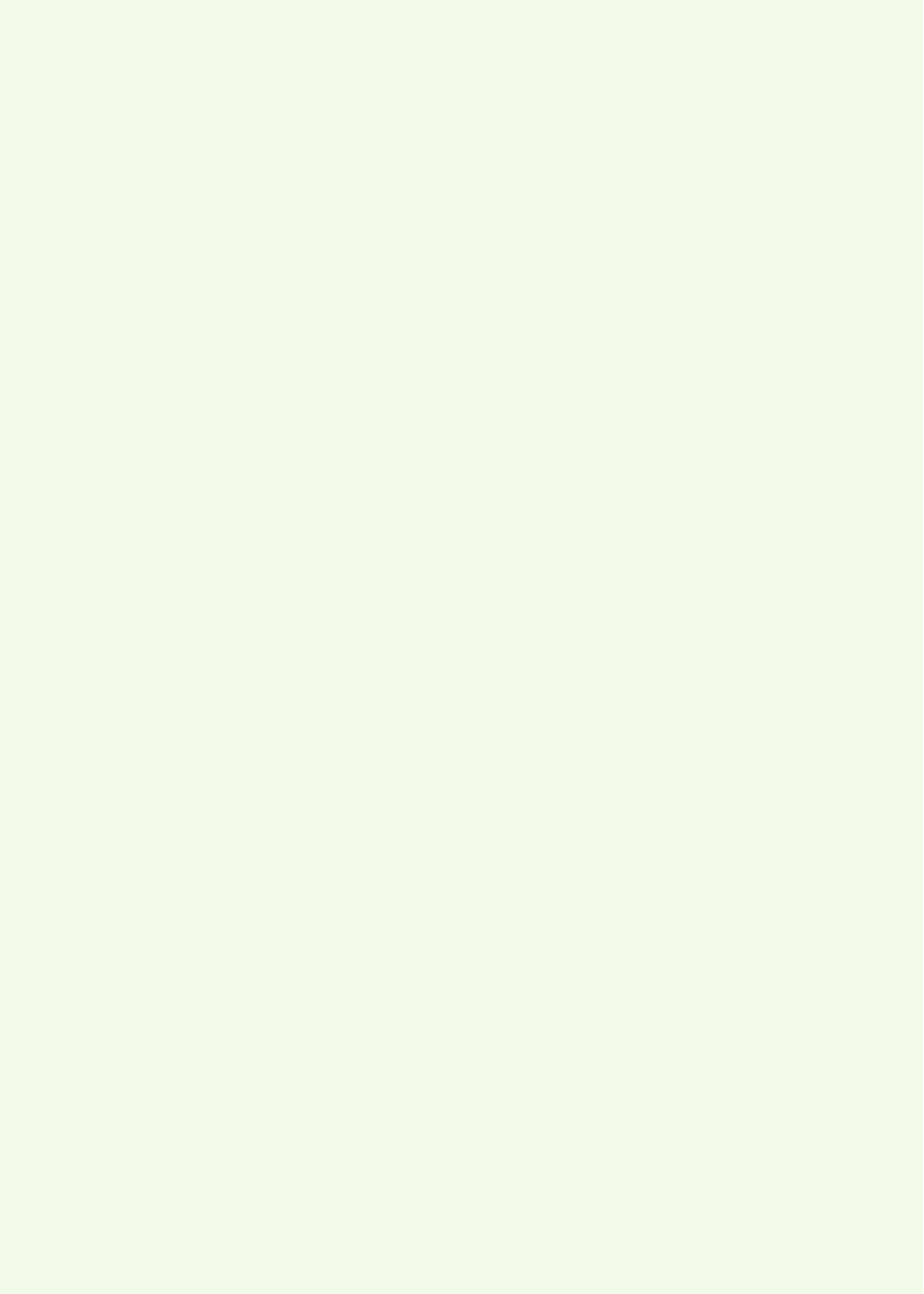# **CHAPTER-IV GENERAL**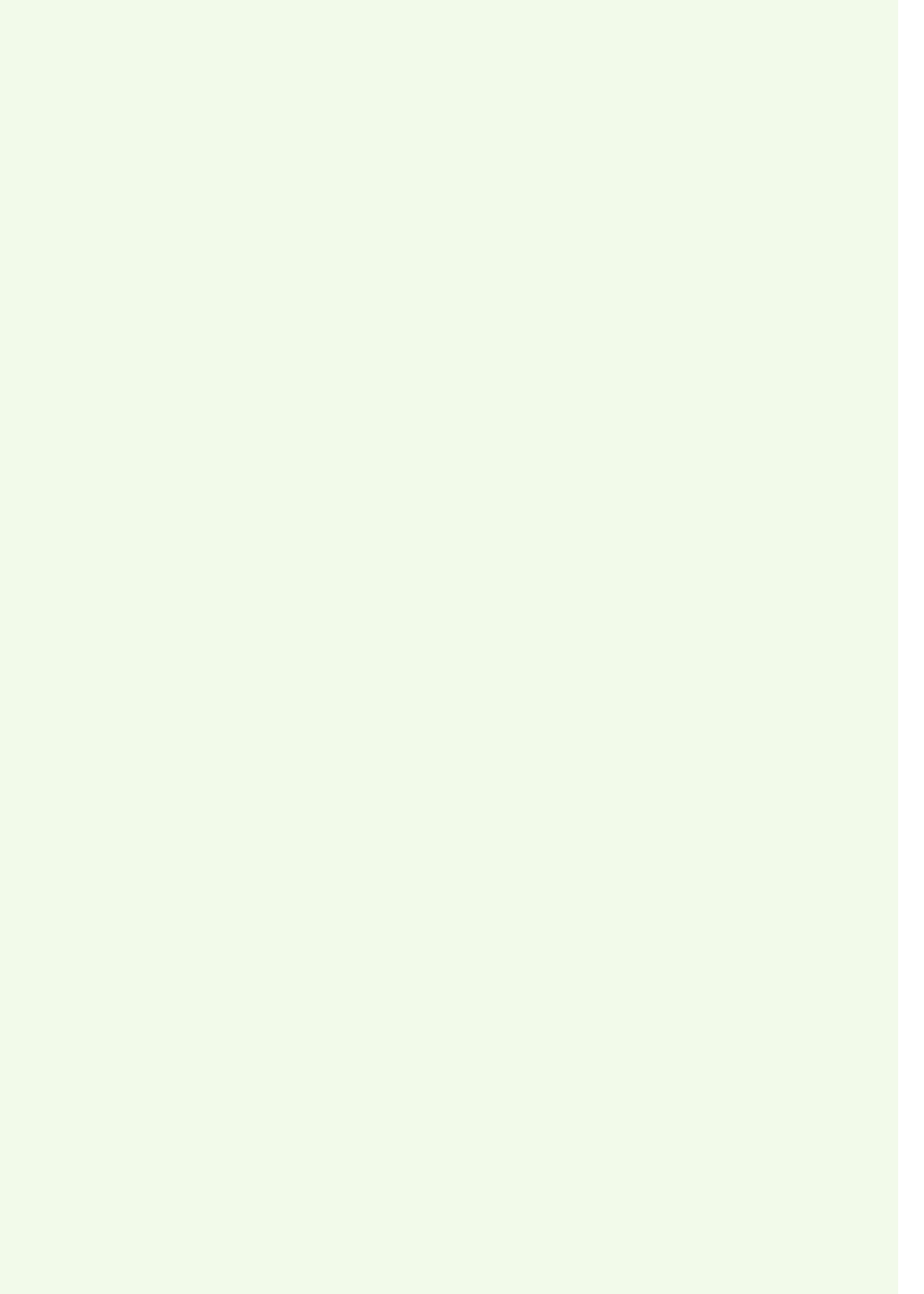# **CHAPTER-IV GENERAL**

## **4.1 Trend of receipts**

**4.1.1** The tax and non-tax revenues raised by the Government of Bihar (GoB), the State's share of net proceeds of divisible Union taxes and duties assigned to the State and Grants-in-aid received from Government of India (GoI) during the period 2015-20 are depicted in **Table-4.1**.

| <b>Table-4.1</b>         |  |
|--------------------------|--|
| <b>Trend of receipts</b> |  |

|     |                                                |           |            |            |                                     | (रैंin crore) |
|-----|------------------------------------------------|-----------|------------|------------|-------------------------------------|---------------|
| SI. | <b>Particulars</b>                             | 2015-16   | 2016-17    | 2017-18    | 2018-19                             | 2019-20       |
| No. |                                                |           |            |            |                                     |               |
| 1.  | <b>Revenues raised by the State Government</b> |           |            |            |                                     |               |
|     | Tax revenues<br>$\bullet$                      | 25,449.18 | 23,742.26  | 23,136.49  | 29,408.14                           | 30,157.98     |
|     | Percentage of growth                           | 22.65     | $(-) 6.71$ | $(-) 2.55$ | 27.11                               | 2.55          |
|     | compared to previous year                      |           |            |            |                                     |               |
|     | Non-tax revenues<br>$\bullet$                  | 2,185.64  | 2,403.11   | 3,506.74   | 4,130.56                            | 3,699.60      |
|     | Percentage of growth                           | 40.29     | 9.95       | 45.93      | 17.79                               | $(-)$ 10.43   |
|     | compared to previous year                      |           |            |            |                                     |               |
|     | <b>Total</b>                                   | 27,634.82 | 26,145.37  | 26,643.23  | 33,538.70                           | 33,857.58     |
| 2.  | <b>Receipts from the Government of India</b>   |           |            |            |                                     |               |
|     | • Share of net proceeds of divisible           | 48,922.68 | 58,880.59  | 65,083.38  | 73,603.13                           | 63,406.33184  |
|     | Union taxes and duties                         |           |            |            |                                     |               |
|     | Grants-in-aid <sup>185</sup>                   | 19,565.60 | 20,559.02  | 25,720.13  | 24,651.62                           | 26,968.62186  |
|     | <b>Total</b>                                   | 68,488.28 | 79,439.61  | 90,803.51  | 98,254.75                           | 90,374.95     |
| 3.  | Total revenue receipts (1 and 2)               | 96,123.10 |            |            | 1,05,584.98 1,17,446.74 1,31,793.45 | 1,24,232.53   |
| 4.  | Percentage of 1 to 3                           | 29        | 25         | 23         | 25                                  | 27            |
| 5.  | Percentage of tax revenue to                   | 26        | 22         | 20         | 22                                  | 24            |
|     | total revenue receipts                         |           |            |            |                                     |               |

*(Source: Finance Accounts, GoB)*

The above table indicates that the average annual growth rate in respect of tax revenues and non-tax revenues were 8.61 *per cent* and 20.71 *per cent* respectively during 2015-20.

The State's share in Central taxes increased by 10 *per cent* (from 32 to 42 *per cent*) after the implementation (from 2015-16) of the recommendations of the  $14<sup>th</sup>$  Finance Commission.

*<sup>184</sup> For details, please see Statement No. 14 - Detailed accounts of revenue by minor heads in the Finance Accounts of Government of Bihar for the year 2019-20. Figures under Minor Head 901 - Share of net proceeds assigned to the State under the Major Heads – 0005- Central Goods and Services Tax (*`*17,992.97 crore), 0008 – Integrated Goods and Services Tax (*`*0.00 crore) 0020 - Corporation Tax (*`*21,618.94 crore), 0021 - Taxes on income other than Corporation Tax (*`*16,939.90 crore), 0028- Other Taxes on Income and Expenditure (*`*0.00 crore) 0032 - Taxes on Wealth (*`*0.95 crore), 0037 – Customs (*`*4,019.07 crore), 0038 - Union Excise Duties (*`*2,794.34 crore), 0044 - Service Tax (*`*0.00 crore) and 0045 – Other taxes and duties on commodities and services (*`*40.16 crore).*

*<sup>185</sup> Centrally sponsored schemes, Finance Commission grants and other transfer/grants (also includes compensation on GST received from GoI).*

<sup>&</sup>lt;sup>186</sup> Includes compensation of ₹3,524.78 crore towards loss of revenue due to implementation of *GST.*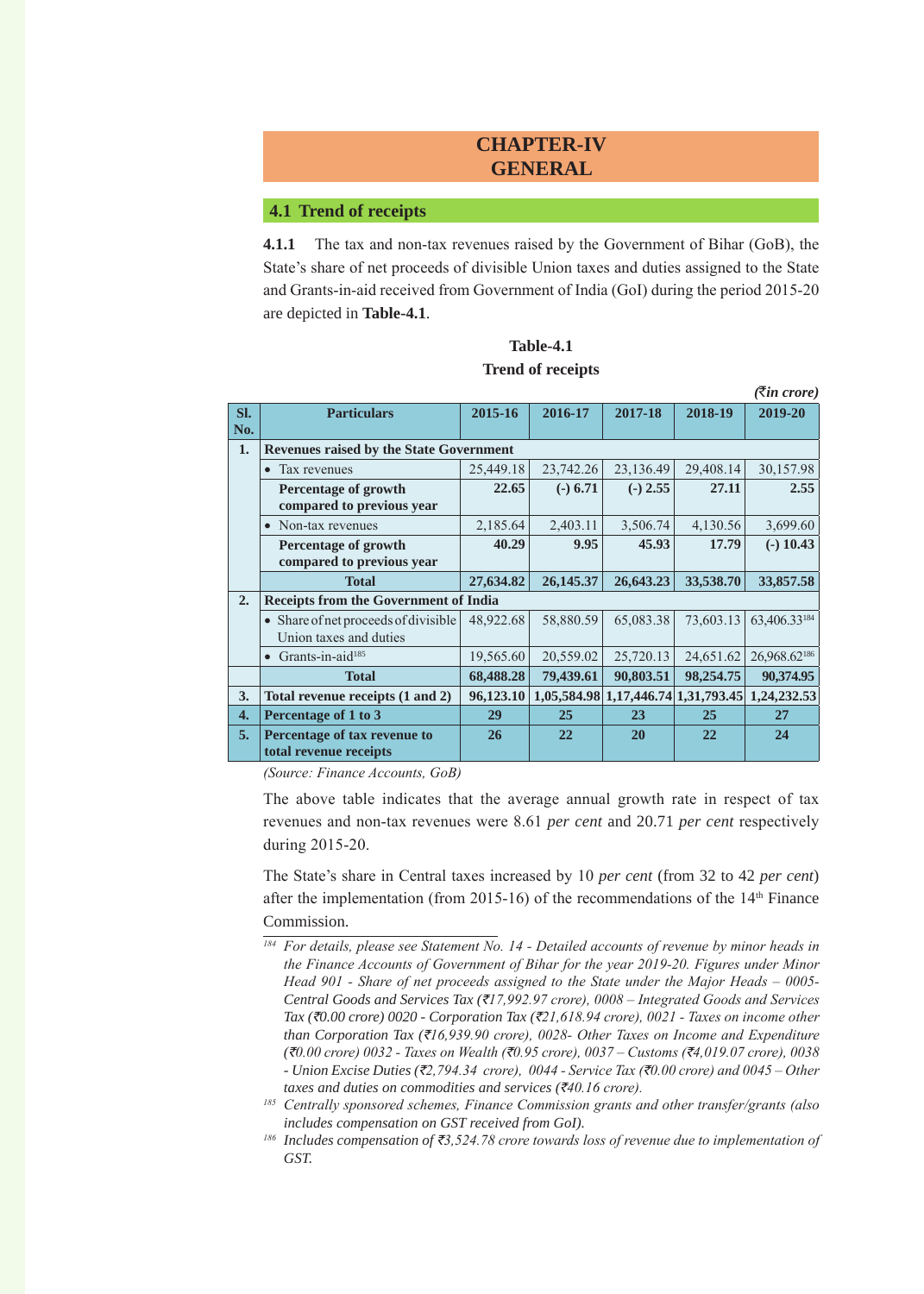Break-up of revenue of the State for the year 2019-20 is given in **Chart No 4.1**: **(**` **in crore)**



**4.1.2** Details of Budget Estimates (BEs) and tax revenues raised during the period 2015-16 to 2019-20 are given in **Table-4.2.**

| <b>Table-4.2</b>               |
|--------------------------------|
| <b>Details of Tax Revenues</b> |

|                  | $(\bar{\tau}$ in crore)         |                |                |                |                |                |              |                               |
|------------------|---------------------------------|----------------|----------------|----------------|----------------|----------------|--------------|-------------------------------|
| SI.              | <b>Head of revenue</b>          | 2015-16        | 2016-17        | 2017-18        | 2018-19        | 2019-20        |              | <b>Percentage of increase</b> |
| No.              |                                 |                |                |                |                |                |              | $(+)/$ decrease $(-)$ in      |
|                  |                                 |                |                |                |                |                |              | actuals of 2019-20 in         |
|                  |                                 |                |                |                |                |                |              | comparison to                 |
|                  |                                 | BE             | BE             | BE             | BE             | BE             | <b>BE</b> of | <b>Actuals of</b>             |
|                  |                                 | <b>Actuals</b> | <b>Actuals</b> | <b>Actuals</b> | <b>Actuals</b> | <b>Actuals</b> | 2019-20      | 2018-19                       |
| 1 <sub>1</sub>   | <b>State Goods and Services</b> |                |                | 0.00           | 15,000.00      | 17,812.00      | $(-) 11.29$  | 3.35                          |
|                  | Tax                             |                |                | 6,746.96       | 15,288.06      | 15,800.53      |              |                               |
| 2.               | Taxes on sales, trade etc.      | 16,025.18      | 14,021.33      | 24,400.00      | 7,890.00       | 7,150.00       | $(-) 14.39$  | $\sqrt{-1.03}$                |
|                  |                                 | 10,603.40      | 11,873.51      | 8,298.10       | 6,584.24       | 6,121.43       |              |                               |
| 3.               | Taxes on goods and              | 5,146.88       | 7,211.96       | 0.00           | 0.00           | 50.00          | $(-) 54.28$  | $(-) 94.27$                   |
|                  | passengers <sup>187</sup>       | 6,087.12       | 6,245.62       | 1,644.85       | 398.74         | 22.86          |              |                               |
| 4.               | Other taxes and duties on       | 45.43          | 88.90          | 0.01           | 0.02           | $(-) 0.01$     | 143400       | 1135.34                       |
|                  | commodities and services        | 69.36          | 81.08          | 20.51          | 1.16           | 14.33          |              |                               |
| <b>Sub-Total</b> |                                 | 21,217.49      | 21,322.19      | 24,400.01      | 22,890.02      | 25,011.99      | $(-) 12.21$  | $(-) 1.41$                    |
|                  | $(1, 2, 3 \text{ and } 4)$      | 16,759.88      | 18,200.21      | 16,710.42      | 22,272.20      | 21,959.15      |              |                               |
| 5.               | State excise <sup>188</sup>     | 4,000.00       | 2,100.00       | 0.00           | 0.00           | 0.00           |              | 57.01                         |
|                  |                                 | 3,141.75       | 29.66          | $(-)3.43$      | $(-) 9.63$     | $(-)$ 4.14     |              |                               |
| 6.               | Stamps and registration fees    | 4,000.00       | 3,800.00       | 4,600.00       | 4,700.00       | 4,700.00       | $(-) 0.83$   | 11.28                         |
|                  |                                 | 3,408.57       | 2,981.95       | 3,725.66       | 4,188.61       | 4,660.98       |              |                               |
| 7.               | Taxes on vehicles               | 1,200.00       | 1,500.00       | 1,800.00       | 2,000.00       | 2,500.00       | 8.51         | 30.05                         |
|                  |                                 | 1,081.22       | 1,256.67       | 1,599.51       | 2,085.94       | 2,712.75       |              |                               |
| 8.               | Land revenue                    | 300.00         | 330.00         | 600.00         | 1,000.00       | 1,100.00       | $(-) 74.97$  | $(-)$ 42.27                   |
|                  |                                 | 695.15         | 971.12         | 778.65         | 476.80         | 275.28         |              |                               |
| 9.               | Taxes and duties on             | 102.50         | 590.04         | 501.09         | 310.00         | 350.00         | 25.58        | 63.29                         |
|                  | electricity                     | 297.99         | 223.90         | 239.16         | 269.17         | 439.54         |              |                               |
| 10.              | Other taxes on income           | 55.00          | 88.03          | 100.00         | 102.00         | 138.00         | $(-) 17.09$  | $(-) 8.50$                    |
|                  | and expenditure-taxes on        | 64.55          | 78.75          | 86.52          | 125.05         | 114.42         |              |                               |
|                  | professions, trades, callings   |                |                |                |                |                |              |                               |
|                  | and employment                  |                |                |                |                |                |              |                               |
|                  | <b>Total</b>                    | 30,874.99      | 29,730.26      | 32,001.10      | 31,002.02      | 33,799.99      | $(-) 10.78$  | 2.55                          |
|                  |                                 | 25,449.11      | 23,742.26      | 23,136.49      | 29,408.14      | 30,157.98      |              |                               |

*(Source: Finance Accounts, GoB and Revenue and Capital Receipts)*

<sup>187</sup> All receipts under Taxes on goods and passengers is from Entry Tax during the year 2019-20, *which has since been abolished and subsumed in GST from 1.7.2017.*

<sup>188</sup> *Sale of Liquor has been prohibited in Bihar since April 2016.*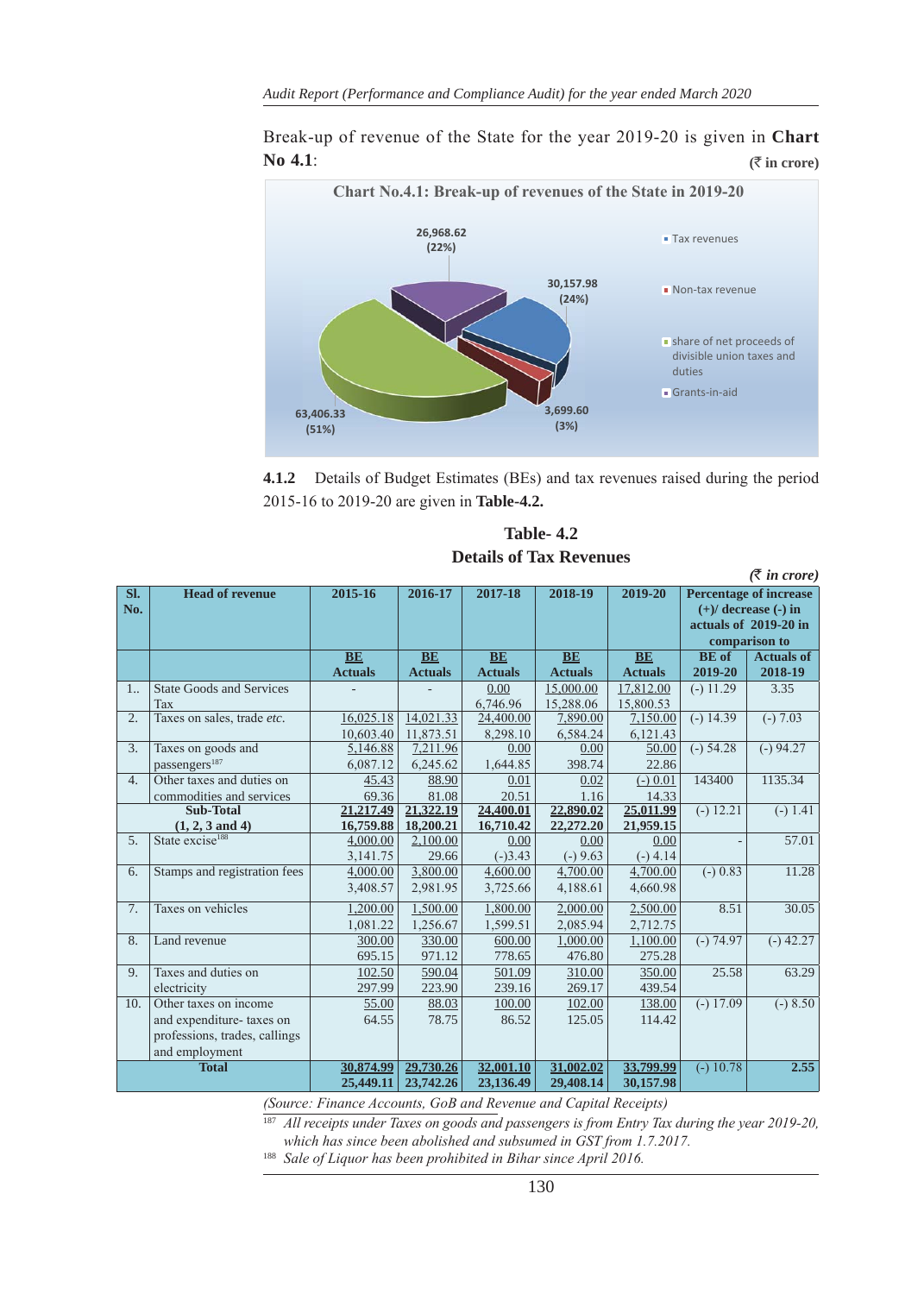

Break-up of tax revenues of the State for 2019-20 is given in **Chart No 4.2**:

It may be seen from **Table 4.2** that there were wide variations between the budget estimates and actuals during 2019-20 under different heads of tax revenue, which indicated that the budget was not prepared on a realistic basis.

Reasons for variations are discussed below:

**Commercial Taxes189:** The Department stated (July 2021) that main reason for decrease in collection of Taxes on sales, trade *etc., and* Taxes on goods and passengers during 2019-20 with that of budget estimate was introduction of one time settlement scheme of tax disputes under which actual dues were settled against payment of 35 *per cent* of assessed tax and 10 *per cent* of interest and penalty.

**Land revenue**: Audit noticed that the main reason for decrease of  $\overline{5}201.52$  crore (42.27) *per cent*) in Land Revenue during 2019-20 in comparison to the actual collection of 2018-19 was reduction in the rate of establishment charges<sup>190</sup>.

**4.1.3** Details of budget estimates and non-tax revenues raised during the period 2015-16 to 2019-20 are indicated in **Table 4.3.**

<sup>189</sup> *Commercial taxes include State Goods and Service Tax, Taxes on sales, trade etc., Taxes on goods and passengers and Other taxes and duties on commodities and services.*

<sup>&</sup>lt;sup>190</sup> Rate of establishment charges was between 20 per cent and 35 per cent which was revised *to 2 per cent w.e.f. 27.06. 2018.*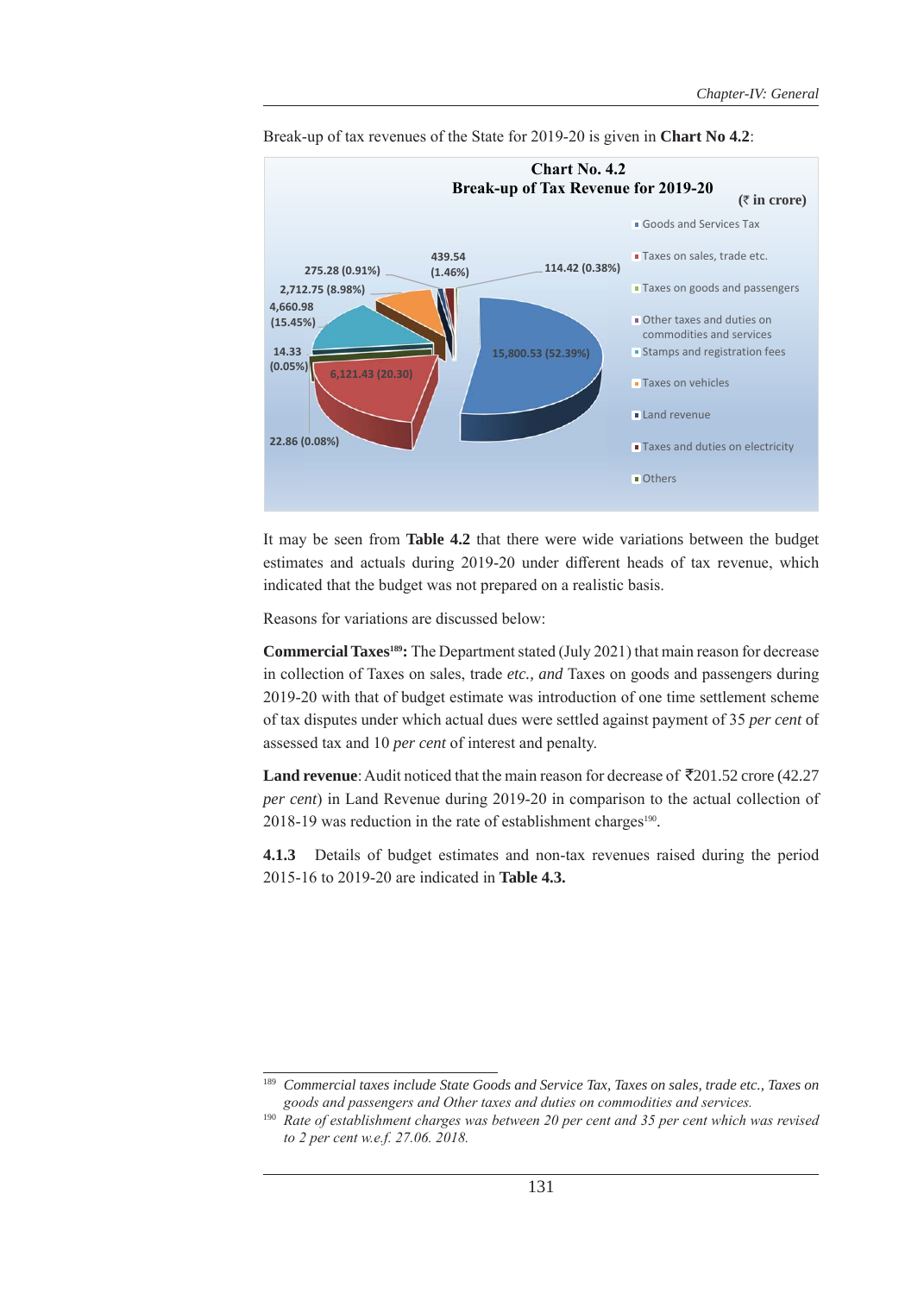| Sl.<br>No.            | <b>Head of</b><br><b>Revenue</b>                         | 2015-16               | 2016-17             | 2017-18              | 2018-19              | 2019-20              | Percentage of increase $(+)/$<br>decrease (-) in actual of<br>2019-20 in comparison to |                              |
|-----------------------|----------------------------------------------------------|-----------------------|---------------------|----------------------|----------------------|----------------------|----------------------------------------------------------------------------------------|------------------------------|
|                       |                                                          | BE<br><b>Actual</b>   | BE<br><b>Actual</b> | BE<br><b>Actual</b>  | BE<br><b>Actual</b>  | BE<br><b>Actual</b>  | <b>BE</b> of<br>2019-20                                                                | <b>Actuals of</b><br>2018-19 |
| 1.                    | Non-ferrous<br>mining and<br>metallurgical<br>industries | 1,000.00<br>971.34    | 1,100.00<br>997.60  | 1,350.00<br>1,082.67 | 1,600.00<br>1,560.65 | 1,600.00<br>1,572.07 | $(-) 1.75$                                                                             | $(+)0.73$                    |
| 2.                    | Interest receipts                                        | 312.13<br>583.66      | 365.78<br>939.91    | 619.25<br>1,577.24   | 2,187.39<br>1,371.94 | 2,293.84<br>1,416.48 | $(-)$ 38.25                                                                            | $(+)3.25$                    |
| 3.                    | Police                                                   | <u>28.93</u><br>66.05 | 31.74<br>42.16      | 41.53<br>86.04       | 46.19<br>30.41       | 52.50<br>96.31       | $(+)83.45$                                                                             | $(+)216.71$                  |
| $\overline{4}$ .      | Other<br>administrative<br>services                      | 51.25<br>72.61        | 23.35<br>99.88      | 256.32<br>25.84      | 20.10<br>46.80       | 22.62<br>137.39      | $(+)507.38$                                                                            | $(+)193.57$                  |
| 5.                    | Other non-tax <sup>191</sup><br>receipts                 | 1,988.80<br>491.98    | 819.87<br>323.56    | 567.21<br>734.95     | 592.21<br>1,120.76   | 837.51<br>477.35     | $(-)43.00$                                                                             | $(-)57.41$                   |
| <b>Total Receipts</b> |                                                          | 2,185.64              | 2,403.11            | 3,506.74             | 4,130.56             | 3,699.60             |                                                                                        |                              |

**Table- 4.3 Details of non-tax revenues**

**(**`**in crore)**

*(Source: Actual receipts as per Finance Accounts and budget estimates as per Statement of Revenue and Capital Receipts of GoB).*

*<sup>191</sup> Other non-tax receipts includes actual receipts during 2019-20 under the following heads: Road and bridges (*`*82.53 crore), Medical and public health (*`*47.54 crore), Other rural development programmes (*`*24.96 crore), Forestry and wild life (*`*20.33 crore), Education, sports, arts and culture (*`*17.13 crore), Public service commission (*`*70.08 crore), Other general economic services (*`*25.36 crore), Contribution and recoveries towards pension and other retirement benefits (*`*1.64 crore), Crop husbandry (*`*13.12 crore), Major irrigation (*`*12.64 crore), Medium irrigation (*`*11.68 crore), Labour employment and skill development (*`*11.28 crore), Jail (*`*24.06 crore), Fisheries (*`*14.28 crore), Miscellaneous general service (*`*3.67 crore), Water supply and sanitation (*`*37.38 crore), Housing (*`*4.05 crore), Urban development (*`*4.80 crore), Information and publicity (*`*0.24 crore), Social security and welfare (*`*0.17 crore), Animal husbandry (*`*0.70 crore), Cooperation (*`*2.36 crore), Land reform (*`*0.13 crore), Minor irrigation (*`*17.69 crore), Civil aviation (*`*1.95 crore), Road transport (*`*0.20 crore), Tourism (*`*2.35 crore), Village and small industries (*`*0.08 crore), Industries (*`*14.64 crore), Civil supplies (*`*0.02 crore), Public Works (*`*8.60 crore), Stationary and Printing (*`*0.04 crore) and Dividend and Profits (*`*1.62 crore).*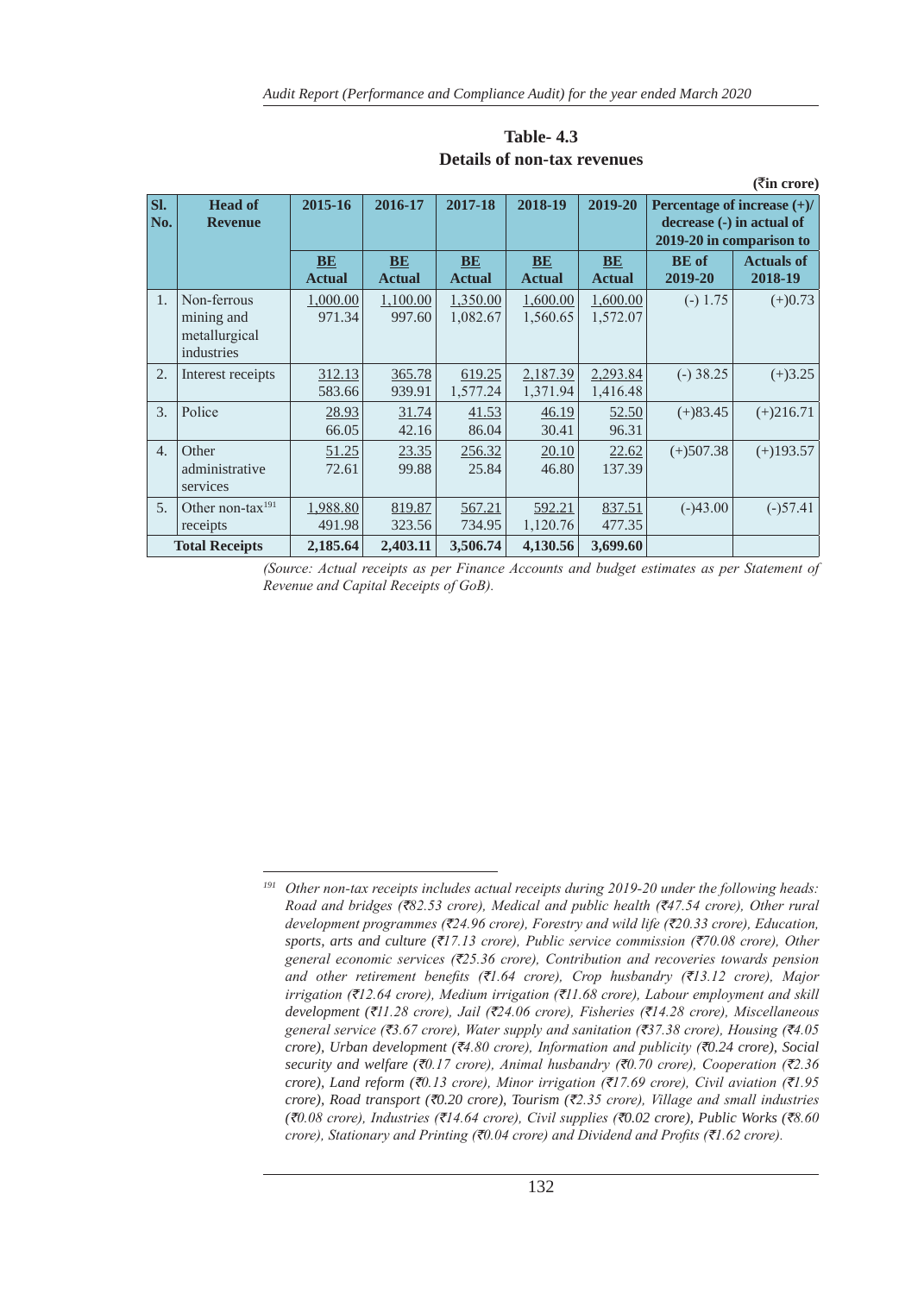

Break-up of non-tax revenues of the State for 2019-20 is given in **Chart No.4.3**:

Reasons for wide variations are discussed below:

**Police Receipts**: Audit noticed that the main reason for increase in actual receipts during 2019-20 over actual receipts of 2018-19 was more receipts mainly under fees, fines and forfeitures.

**Other Administrative Services:** Audit noticed that the main reason for increase of actual receipts of 507.38 *per cent* over budget estimate during 2019-20 was increase of `116.15 crore in receipts towards election sub-head.

## **4.2 Analysis of arrears of revenue**

The arrears of revenue as on 31 March 2020 in respect of the principal heads of revenue amounted to  $\bar{z}4,584.73$  crore of which  $\bar{z}1,357.78$  crore was outstanding for more than five years as detailed in **Table-4.4**.

**Table- 4.4 Arrears of revenue**

|     |                    |                     |                   | $($ <b>₹in crore</b> )                                        |
|-----|--------------------|---------------------|-------------------|---------------------------------------------------------------|
| Sl. | <b>Heads of</b>    | <b>Total amount</b> | <b>Amount</b>     | Stages of pendency as stated by the                           |
| No. | revenue            | outstanding         | outstanding for   | <b>Departments concerned</b>                                  |
|     |                    | as on               | more than five    |                                                               |
|     |                    | 31 March            | years as on 31    |                                                               |
|     |                    | 2020                | <b>March 2020</b> |                                                               |
|     | Taxes on sales,    | 3,321.86            |                   | 1,082.42 Out of ₹3,321.86 crore, demands for ₹283.65          |
|     | trade <i>etc</i> . |                     |                   | crore were certified for recovery as arrears of               |
|     |                    |                     |                   | land revenue, recoveries of $\overline{5}599.93$ crore and    |
|     |                    |                     |                   | ₹595.45 crore were stayed by the courts and the               |
|     |                    |                     |                   | Government respectively, $\overline{\xi}$ 3.73 crore was held |
|     |                    |                     |                   | up due to assessees/dealers becoming insolvent,               |
|     |                    |                     |                   | $\overline{\xi}$ 22.15 crore was likely to be written off and |
|     |                    |                     |                   | $\bar{\xi}$ 1,816.95 crore was pending at other stages.       |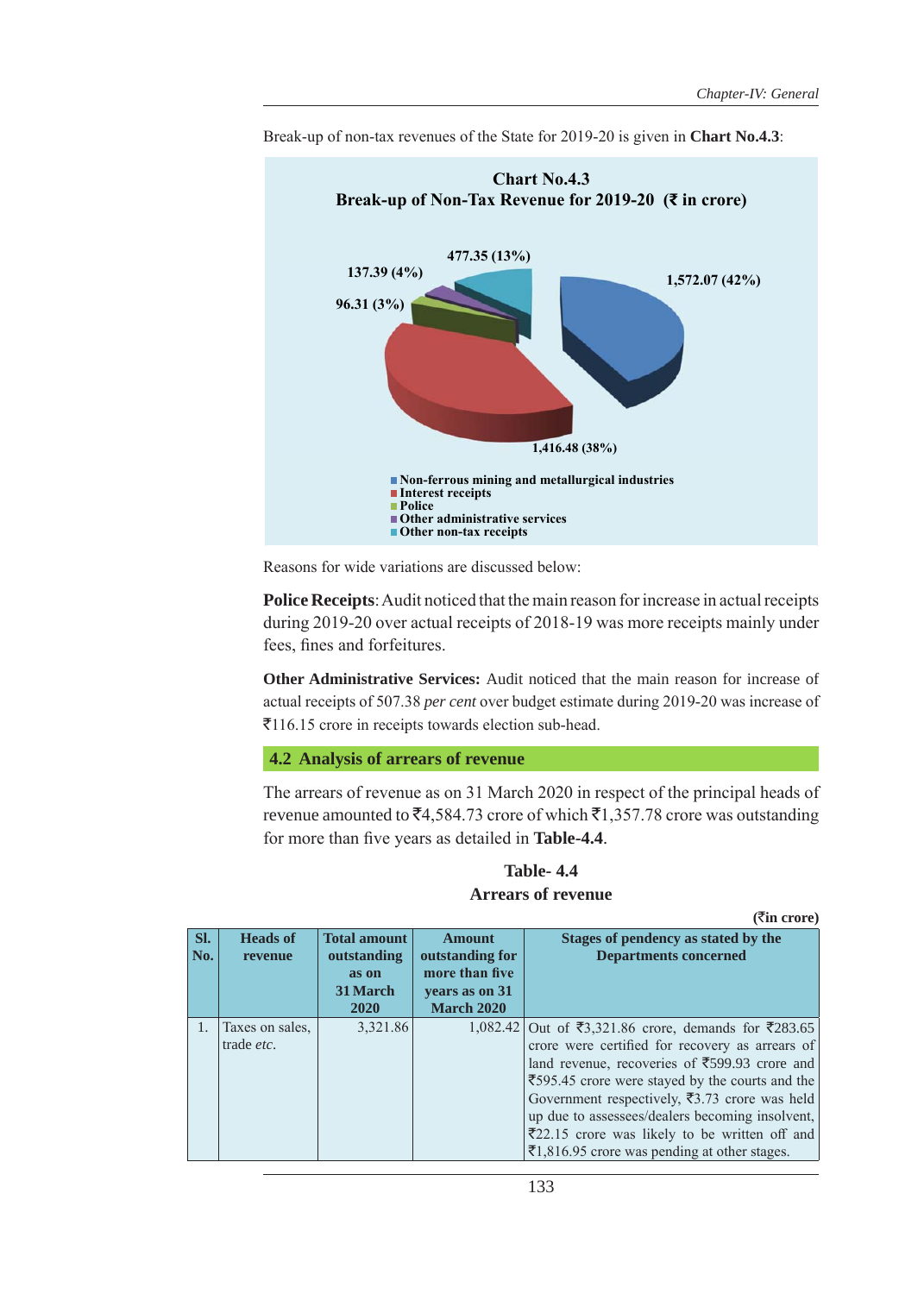| Sl.              | <b>Heads of</b>              | <b>Total amount</b>  | <b>Amount</b>                     | Stages of pendency as stated by the                                                                                  |
|------------------|------------------------------|----------------------|-----------------------------------|----------------------------------------------------------------------------------------------------------------------|
| No.              | revenue                      | outstanding<br>as on | outstanding for<br>more than five | <b>Departments concerned</b>                                                                                         |
|                  |                              | <b>31 March</b>      | years as on 31                    |                                                                                                                      |
|                  |                              | 2020                 | <b>March 2020</b>                 |                                                                                                                      |
| 2.               | Taxes on goods               | 370.41               | 33.89                             | Out of ₹370.41 crore, demand for ₹24.08 lakh                                                                         |
|                  | and passengers               |                      |                                   | was certified for recovery as arrears of land<br>revenue, recovery of ₹269.88 crore was stayed                       |
|                  |                              |                      |                                   | by the courts and $\bar{\xi}$ 100.29 crore was pending at                                                            |
|                  |                              |                      |                                   | other stages.                                                                                                        |
| 3.               | Taxes and                    | 0.20                 | 0.19                              | Out of ₹0.20 crore, recovery of ₹5.61 lakh was                                                                       |
|                  | duties on<br>electricity     |                      |                                   | stayed by the courts and ₹14.15 lakh was pending<br>at other stages.                                                 |
| $\overline{4}$ . | Taxes on                     | 187.07               |                                   | NA The Transport Department did not provide details                                                                  |
|                  | vehicles                     |                      |                                   | of arrears outstanding for more than five years.                                                                     |
|                  |                              |                      |                                   | The Department also did not provide stages of                                                                        |
|                  |                              |                      |                                   | pendency of outstanding arrears.                                                                                     |
| 5.               | Other taxes<br>and duties on | 4.10                 | 2.27                              | Out of ₹4.10 crore, demands for ₹1.57 crore were                                                                     |
|                  | commodities                  |                      |                                   | certified for recovery as arrears of land revenue<br>and $\bar{\mathfrak{r}}2.53$ crore was pending at other stages. |
|                  | and services                 |                      |                                   |                                                                                                                      |
| 6.               | Land revenue                 | 256.96               |                                   | NA The Revenue and Land Reforms Department                                                                           |
|                  |                              |                      |                                   | did not provide details of arrears outstanding for<br>more than five years. The Department also did                  |
|                  |                              |                      |                                   | not provide stages of pendency of outstanding                                                                        |
|                  |                              |                      |                                   | arrears.                                                                                                             |
| 7.               | Stamp                        | 30.61                | 3.51                              | Demands of $\bar{z}$ 6.29 crore were certified for                                                                   |
|                  | duty and<br>registration fee |                      |                                   | recovery as arrears of land revenue.                                                                                 |
| 8.               | State excise                 | 53.19                | 17.38                             | Out of $\overline{5}3.19$ crore, demands for $\overline{5}42.73$ crore                                               |
|                  |                              |                      |                                   | were certified for recovery as arrears of land                                                                       |
|                  |                              |                      |                                   | revenue, recovery of ₹4.20 crore was stayed                                                                          |
|                  |                              |                      |                                   | by the courts, $\bar{\xi}$ 0.13 crore was held up due to                                                             |
|                  |                              |                      |                                   | assessees/dealers becoming insolvent, ₹0.36<br>crore was likely to be written off and ₹5.77 crore                    |
|                  |                              |                      |                                   | was pending at other stages.                                                                                         |
| 9.               | Non-ferrous                  | 360.33               | 218.12                            | Demands for the entire arrear of $\overline{\xi}$ 360.33 crore                                                       |
|                  | mining and                   |                      |                                   | were certified for recovery as arrears of land                                                                       |
|                  | metallurgical<br>industries  |                      |                                   | revenue.                                                                                                             |
|                  | <b>TOTAL</b>                 | 4,584.73             | 1,357.78                          |                                                                                                                      |

*(Source: Information from the Departments)*

## **4.3 Follow up on Audit Reports– summarised position**

In terms of the Manual of Instructions (1998) of the Finance Department, Departments are required to initiate action on the audit paragraphs contained in the Reports of the Comptroller and Auditor General of India (CAG) within two months of their laying in the Legislative Assembly, and Government shall submit explanatory notes thereon for consideration by the Public Accounts Committee (PAC). However, explanatory notes (replies of the Departments) were submitted with delays of more than five months in respect of 252 paragraphs (including performance audits) appearing in the CAG's Revenue Audit Reports for the years 2008-09 to 2017-18 placed before the State Legislature between July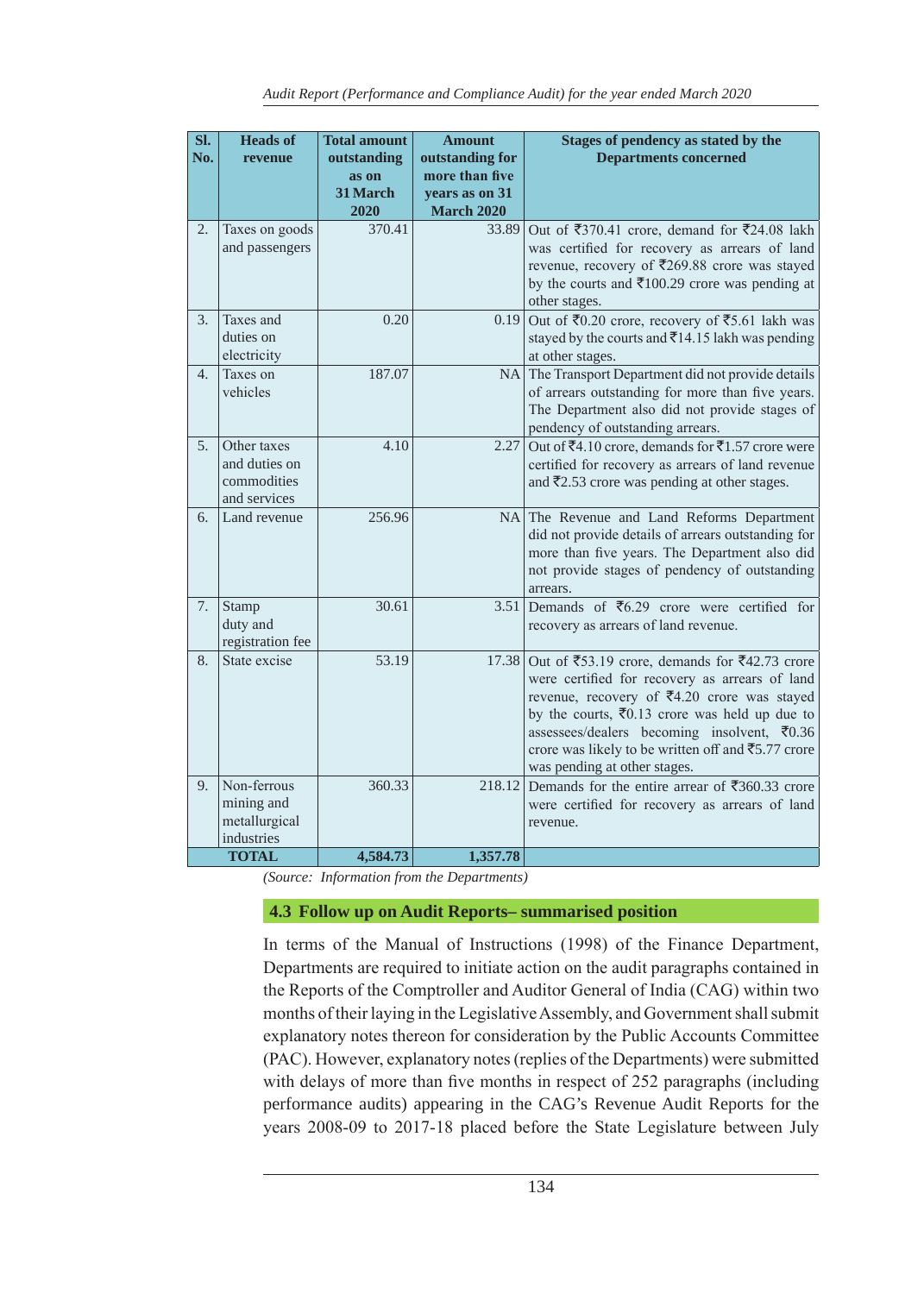2010 and March 2020. Details of pending explanatory notes as on September 2020 pertaining to various Departments192 are given in **Table–4.5.**

| SI.            | <b>Audit Report</b> | Date of         | No. of     | No. of paragraphs | No. of paragraphs  |
|----------------|---------------------|-----------------|------------|-------------------|--------------------|
| No.            | ending on           | presentation in | paragraphs | where explanatory | where explanatory  |
|                |                     | the legislature |            | notes received    | notes not received |
| 1              | 31 March 2009       | 23.07.2010      | 29         | 26                | 3                  |
| 2              | 31 March 2010       | 20.07.2011      | 26         | 26                |                    |
| 3              | 31 March 2011       | 06.08.2012      | 35         | 35                | $\theta$           |
| $\overline{4}$ | 31 March 2012       | 08.01.2013      | 38         | 36                | 2                  |
| 5              | 31 March 2013       | 21.02.2014      | 41         | 39                | $\overline{2}$     |
| 6              | 31 March 2014       | 24.12.2014      | 44         | 39                | 5                  |
| 7              | 31 March 2015       | 18.03.2016      | 39         | 34                | 5                  |
| 8              | 31 March 2016       | 27.03.2017      | 42         | 19                | 23                 |
| 9              | 31 March 2017       | 29.11.2018      | 36         | 6                 | 30                 |
| 10             | 31 March 2018       | 16.03.2020      | 28         | $\Omega$          | 28                 |
|                | <b>Total</b>        |                 | 358        | <b>260</b>        | 98                 |

# **Table-4.5 Pending explanatory notes**

It was observed that though the Departments initiated action for recovery of revenue in the instances pointed out by audit, corrective measures to prevent persistent irregularities were not addressed by the Departments at any level.

The PAC discussed 71 selected paragraphs pertaining to the Audit Reports for the years 2008-09 to 2015-16 and issued recommendations on 54 paragraphs pertaining to Commercial Taxes Department, Prohibition, Excise and Registration Department, Revenue and Land Reforms Department, Mines and Geology Department and Transport Department incorporated in the aforesaid Reports on which no Action Taken Notes (ATNs) had been received from the Departments.

The Accountant General (Audit) requested Chief Secretary, Government of Bihar (February 2021) to instruct the concerned Departments for timely submission of self-explanatory notes on audit observations and ATNs on PAC's recommendation. In pursuance to the audit request, the Finance Department issued instructions (March 2021) to all administrative Departments to submit selfexplanatory notes on audit observations and ATNs on PAC's recommendation.

**Recommendation: The State Government may initiate action to address the shortcomings and system defects pointed out by Audit to plug the leakage of revenue, and ensure that all Departments promptly prepare ATNs on recommendations of PAC.**

**4.4 Response of the Departments/Government to Audit**

#### **4.4.1 Position of outstanding Inspection Reports**

On completion of audit of Government Departments and offices, Audit issues Inspection Reports (IRs) to the concerned Heads of offices, with copies to their

<sup>&</sup>lt;sup>192</sup> Commercial Taxes (61 paragraphs); Prohibition, Excise and Registration (six paragraphs); *Transport (five paragraph); Revenue and Land Reforms (20 paragraphs) and Mines and Geology (six paragraphs).*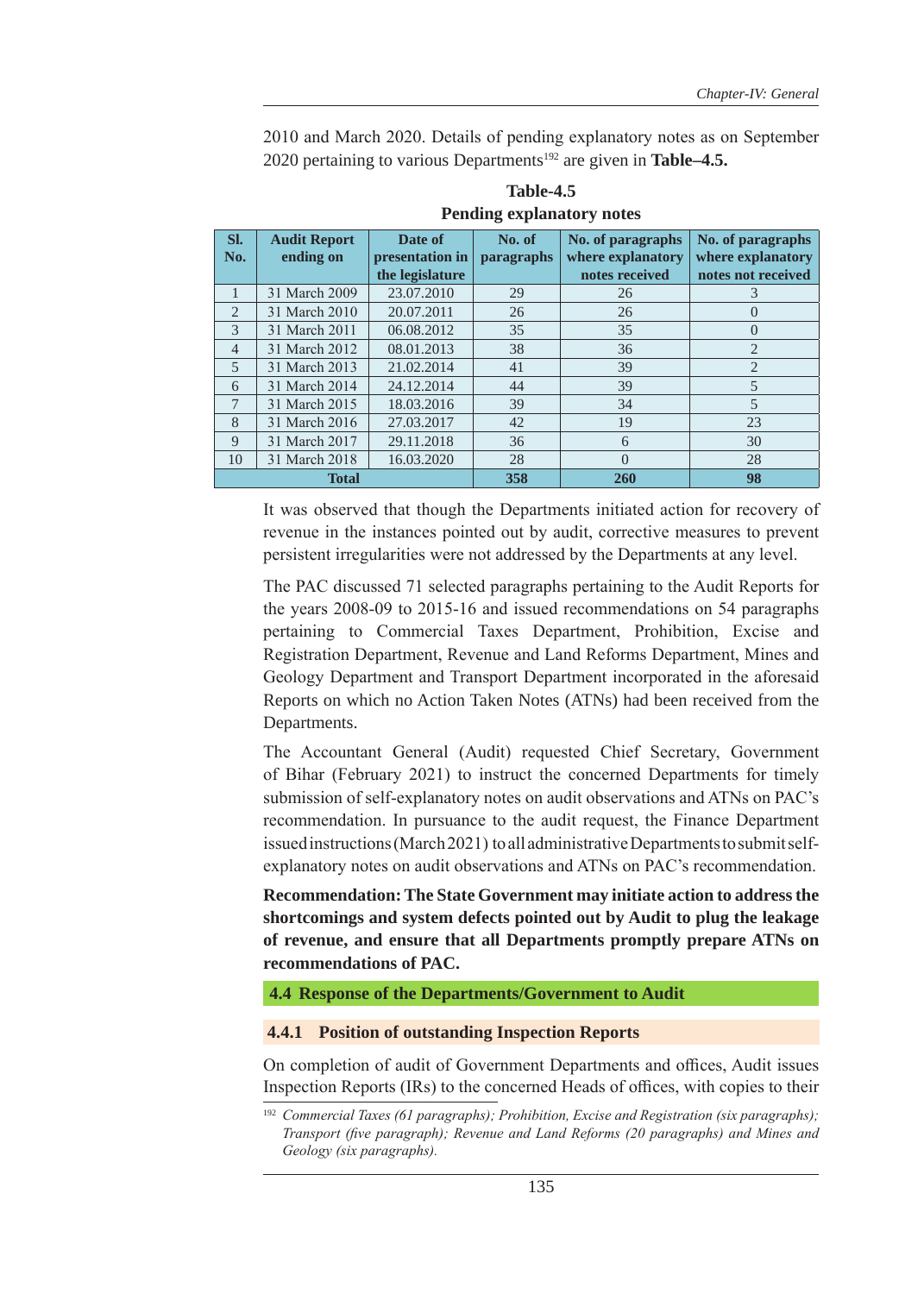superior officers for corrective action and their monitoring. Serious financial irregularities are reported to the head of the Departments and the Government. Review of IRs issued during the period 2010-11 to 2019-20 revealed that 23,840 paragraphs relating to 2,808 IRs remained outstanding at the end of March 2020. The potential recoverable revenue in these IRs was as much as  $\overline{3}31,683.24$  crore where as the total revenue collection of the State for 2019-20 was  $\overline{533,857.59}$  crore. Details of IRs relating to major revenue earning Departments of the State Government are given in **Table - 4.6**.

# **Table - 4.6**

# **Department-wise details of Inspection Reports**

*(*`*in crore)*

|                | $\mathcal{L}$ $\mathcal{L}$ $\mathcal{L}$ $\mathcal{L}$ $\mathcal{L}$ $\mathcal{L}$ |                              |                  |                  |              |  |  |  |
|----------------|-------------------------------------------------------------------------------------|------------------------------|------------------|------------------|--------------|--|--|--|
| Sl.            | Names of                                                                            | <b>Nature of receipts</b>    | <b>Number of</b> | <b>Number of</b> | <b>Money</b> |  |  |  |
| No.            | <b>Department</b>                                                                   |                              | outstanding      | outstanding      | value        |  |  |  |
|                |                                                                                     |                              | <b>IRs</b>       | audit            | involved     |  |  |  |
|                |                                                                                     |                              |                  |                  |              |  |  |  |
|                |                                                                                     |                              |                  | observations     |              |  |  |  |
| 1              | <b>Commercial Taxes</b>                                                             | Taxes on sales, trade etc.   | 426              | 10,100           | 12,620.08    |  |  |  |
|                |                                                                                     | Entry tax                    |                  |                  |              |  |  |  |
|                |                                                                                     | Electricity duty             |                  |                  |              |  |  |  |
|                |                                                                                     | Entertainment tax etc.       |                  |                  |              |  |  |  |
| $\mathfrak{D}$ | Excise and                                                                          | State excise                 | 362              | 1,594            | 1,164.75     |  |  |  |
|                | Prohibition                                                                         |                              |                  |                  |              |  |  |  |
| $\mathcal{E}$  | Revenue and Land                                                                    | Land revenue                 | 840              | 5,449            | 11,078.23    |  |  |  |
|                | <b>Reforms</b>                                                                      |                              |                  |                  |              |  |  |  |
| 4              | <b>Transport</b>                                                                    | Taxes on vehicles            | 380              | 2,987            | 2,123.76     |  |  |  |
| 5              | Registration                                                                        | Stamps and registration fees | 398              | 1,282            | 1,261.88     |  |  |  |
| 6              | Mines and Geology                                                                   | Mining receipts              | 402              | 2,428            | 3,434.54     |  |  |  |
|                |                                                                                     | <b>Total</b>                 | 2,808            | 23,840           | 31,683.24    |  |  |  |

Even the first replies, required to be received from the Heads of offices within four weeks of receipt of the IRs as per Regulation 197 of the Regulation on Audit and Accounts, 2007, were not received (June 2020) for 1,038 IRs (10,355 audit observations) involving potential revenue of as much as `19,149.15 crore, issued from 2010-11 onwards. Department-wise details are given in **Table – 4.7.**

**Table - 4.7 Details of Inspection Reports pending first reply**

|     |                               |                              |                  |              | $($ <b>₹in crore</b> $)$ |
|-----|-------------------------------|------------------------------|------------------|--------------|--------------------------|
| Sl. | <b>Names of Department</b>    | <b>Nature of receipts</b>    | <b>Number of</b> | Number of    | <b>Money</b>             |
| No. |                               |                              | outstanding      | outstanding  | value                    |
|     |                               |                              | <b>IRs</b>       | audit        | involved                 |
|     |                               |                              |                  | observations |                          |
|     | <b>Commercial Taxes</b>       | Taxes on sales, trade etc.   | 120              | 3,889        | 5946.61                  |
|     |                               | Entry tax                    |                  |              |                          |
|     |                               | Electricity duty             |                  |              |                          |
|     |                               | Entertainment tax etc.       |                  |              |                          |
| 2.  | <b>Excise and Prohibition</b> | State excise                 | 65               | 358          | 183.82                   |
| 3.  | Revenue and Land Reforms      | Land revenue                 | 467              | 3,414        | 9,408.88                 |
| 4.  | <b>Transport</b>              | Taxes on vehicles            | 184              | 1,604        | 1,537.92                 |
| 5.  | Registration                  | Stamps and registration fees | 117              | 415          | 890.71                   |
| 6.  | Mines and Geology             | Non-ferrous mining and       | 85               | 675          | 1,181.21                 |
|     |                               | metallurgical industries     |                  |              |                          |
|     | <b>Total</b>                  |                              | 1,038            | 10,355       | 19,149.15                |